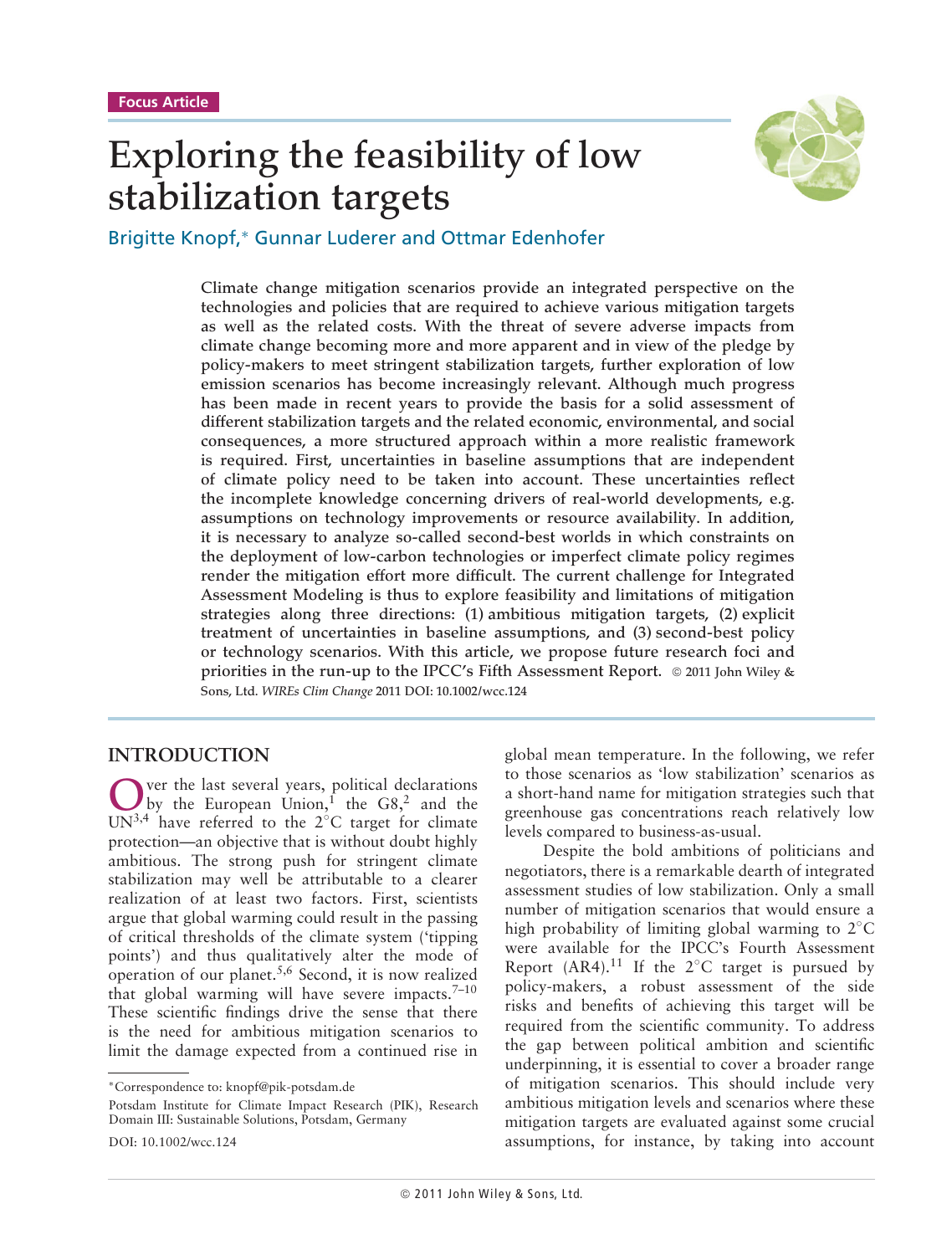technological failures. Only if all facets of strong mitigation scenarios are considered and thoroughly assessed, policy-makers can either revise or confirm the 2◦ C mitigation target. Scenario development is thus a cornerstone of the iterative process between policy-makers and the scientific community that is necessary for determining goals and measures for climate change mitigation.

Some recent studies $12-18$  conducted after the IPCC AR4 have assessed the issue of ambitious climate protection in greater detail. New and more balanced conclusions can be drawn from these studies. We suggest structuring these findings and future research along the following dimensions: (1) level of ambition of the mitigation target, (2) explicit treatment of uncertainty in baseline assumptions, i.e. in the absence of climate policy, and (3) analysis of second-best scenarios in terms of (un)availability of specific technologies or of fragmented policy regimes.

In the following, we report and discuss these three aspects and introduce examples of studies. We identify limitations of the current scenario literature and make suggestions for further research by outlining a strategy how scenario development can build a sound basis for exploring the 'feasibility frontier'<sup>19</sup> of climate change mitigation.

### **RECENT DEVELOPMENTS IN CLIMATE CHANGE MITIGATION SCENARIOS**

#### **Low Stabilization Scenarios**

In the IPCC AR4, emissions pathways are clustered into six classes according to their mitigation target in terms of radiative forcing.<sup>20</sup> Radiative forcing can be translated into a likely range for the equilibrium warming level. Emissions of greenhouse gases affect the global mean temperature by changing the concentration of greenhouse gases in the atmosphere, thus increasing radiative forcing and consequently altering the radiation balance of the Earth. For the lowest IPCC category (CAT I), the anthropogenic radiative forcing is  $2.5-3.0 \text{ W/m}^2$ , corresponding to a concentration level of 445–490 ppm-eq. The likely range of resulting global mean temperature increase is 1.4–3.6◦ C relative to preindustrial levels.<sup>20</sup> Only three models, accounting for 6 out of a total of 177 mitigation scenarios, provided results for this category in AR4. This means that only limited conclusions about the feasibility of low stabilization could be drawn from this assessment. In the context of the new IPCC scenario process, $2^{1,22}$  which aims at providing a consistent scenario basis across all working groups for the IPCC Fifth Assessment Report (AR5), a peak-and-decline



**FIGURE 1** | Range of emission scenarios. Green: EMF-22 scenarios<sup>16</sup> (for the 450 ppm-eq target with 6 models and 12 scenarios); red: lowest category in AR4 (CAT I)<sup>11</sup> as given in Table 3.10 in Fisher et al.<sup>20</sup> (3 models and 6 scenarios); blue: ADAM12,13 scenarios (400 ppm-eq long-term target with 4 models and 4 scenarios, without E3MG); pink: RECIPE<sup>17,18</sup> (for the 410 ppm target with 3 models and 3 scenarios) and the RCP3-PD pathway.

pathway aiming at a stabilization level of  $2.6 \text{ W/m}^2$ in 2100 will be explored (RCP3-PD pathway, see Figure 1). Since this pathway will be evaluated by many models, there is reason for optimism that new answers concerning the feasibility, costs, risks, and side-benefits of low stabilization will be given in AR5.

The term 'feasibility' is not clearly defined; it can be related to technical, economic, or political constraints. Strictly speaking, from a modeler's perspective, a mitigation target will be infeasible if models are not able to produce scenarios that are consistent with this target. From an economic or political perspective, a more restrictive but also vaguer definition can be provided: a mitigation target will be feasible, if neither economic costs nor political barriers of attaining the target are prohibitively high. It is conceivable that a model scenario is technically feasible, but that policy-makers regard the scenario as infeasible due to a lack of political acceptance. In the following, we use the term feasibility in a technical- and modelrelated sense. In the community of energy-economy modelers, the feasibility or infeasibility of ambitious mitigation targets is controversial.23 Model results are inconclusive: while some studies deny the feasibility of ambitious mitigation, $24$  others find low stabilization to be feasible.<sup>12,25</sup> Similarly, this discrepancy is due to differences in model assumptions. Some studies point out the importance of early and global action<sup>16,17</sup> or the reliance on specific technologies such as carbon capture and storage  $(CCS)^{12,14,26}$  and in particular bioenergy with CCS (BECS).<sup>27</sup> However, more structured analyses are needed in which these differences in structural and parameter assumptions of models are made explicit and attributed to differences in results.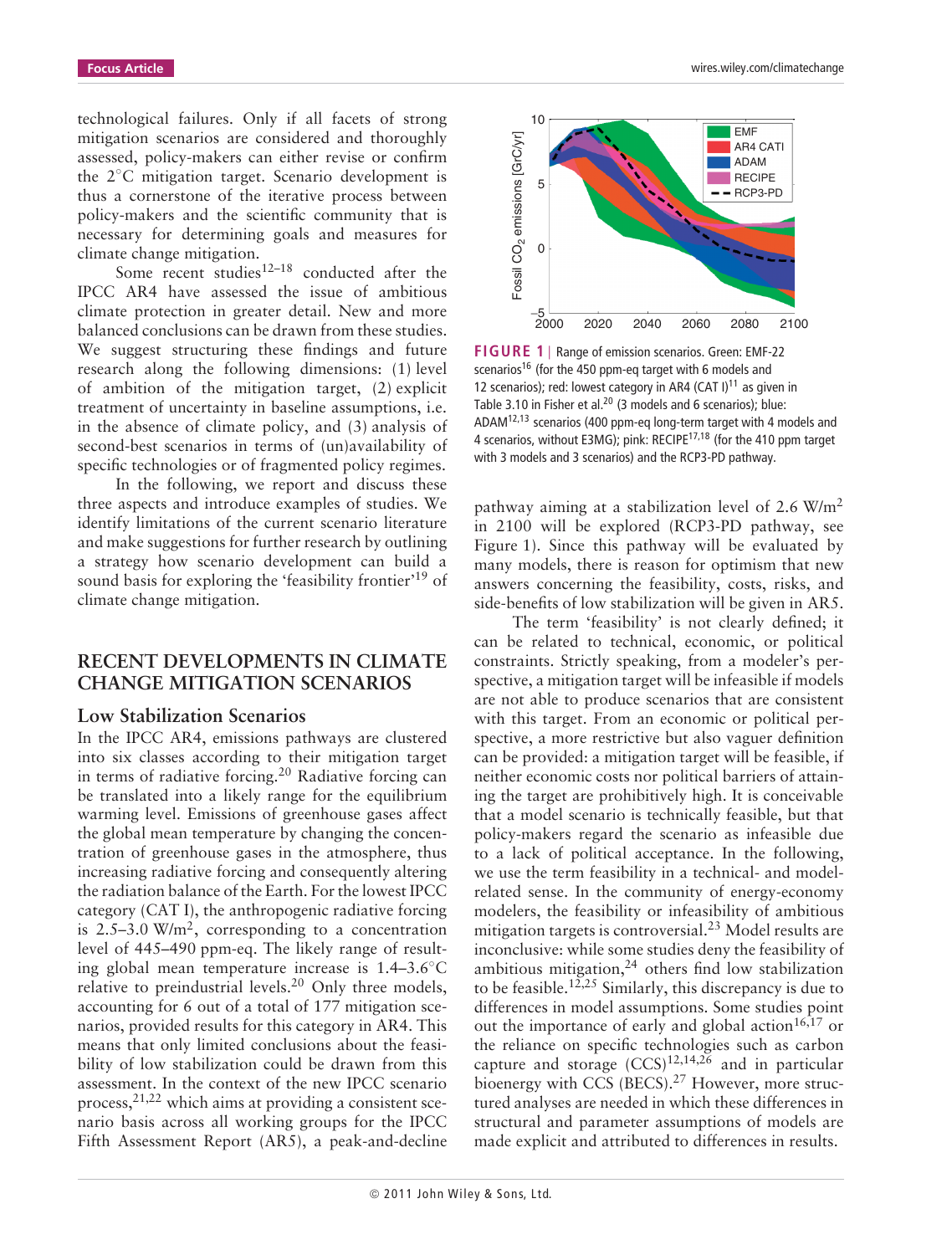Since AR4, initial progress in this direction has been made. Three recent coordinated model inter-comparison exercises have considered ambitious stabilization levels: the ADAM<sup>28</sup> model intercomparison<sup>12,13,25</sup> with five integrated assessment models, the EMF-22 study<sup>16</sup> by the Energy Modeling Forum including 10 models and the RECIPE model inter-comparison<sup>17,18</sup> with three models (Figure 1). ADAM focused on the comparison of scenarios that find the  $2.6 \text{ W/m}^2$  target in 2100 to be feasible, based on an emission profile by van Vuuren and colleagues.14 EMF-22 assessed different stabilization targets, including a similarly ambitious stabilization scenario to those in ADAM. The focus in EMF-22 was on the difference between overshoot and stabilization scenarios, combined with different assumptions on the nature of international participation in global mitigation. RECIPE focused on sectoral mitigation strategies. The costs for mitigation in these three studies are shown in Figure 2 as a function of cumulative  $CO<sub>2</sub>$  emissions from 2000 to 2050. According to Meinshausen et al., <sup>29</sup> this emission budget is a proxy for the probability of exceeding 2◦ C warming. Due to structural differences, the models report different cost metrics for mitigation. In order to make numbers comparable, we expressed policy costs relative to the gross world product (GWP). While the numbers indicate well the overall trends in dependence of the stringency of the mitigation target, it is important to note that they are not fully equivalent. Most models calculate economic losses from climate policy. Under some instances and model settings, climate policy can result in negative costs. These are caused, *inter alia*, by the following factors: (1) sub-optimality of the baseline (e.g. due to idle capacities) that is moderated by the mitigation effort, (2) reaping of efficiency potentials in response to climate policy, (3) path dependencies due to the build-up of capital stocks and infrastructure in combination with imperfect foresight, and (4) learning effects in low-carbon technologies. While only one model (E3MG) reports distinctly negative costs, these effects tend to reduce mitigation costs in some other model scenarios as well. In general, this analysis confirms the order of magnitude for the mitigation costs given in IPCC AR4 (Ref 20, Fig. 3.25). For most models, costs grow moderately over a wide range of the carbon budget but increase disproportionately toward higher stringency. This convex behavior suggests the existence of a modelspecific 'feasibility frontier', i.e. a level of stringency above which mitigation becomes either infeasible or prohibitively expensive. Since this feasibility frontier provides an indication of the attainability of low stabilization targets, it is of great importance to further explore the dependence of the frontier on crucial structural and parameter assumptions of the models.



Cumulated  $CO<sub>2</sub>$  emissions 2000–2050 [GtCO<sub>2</sub>]

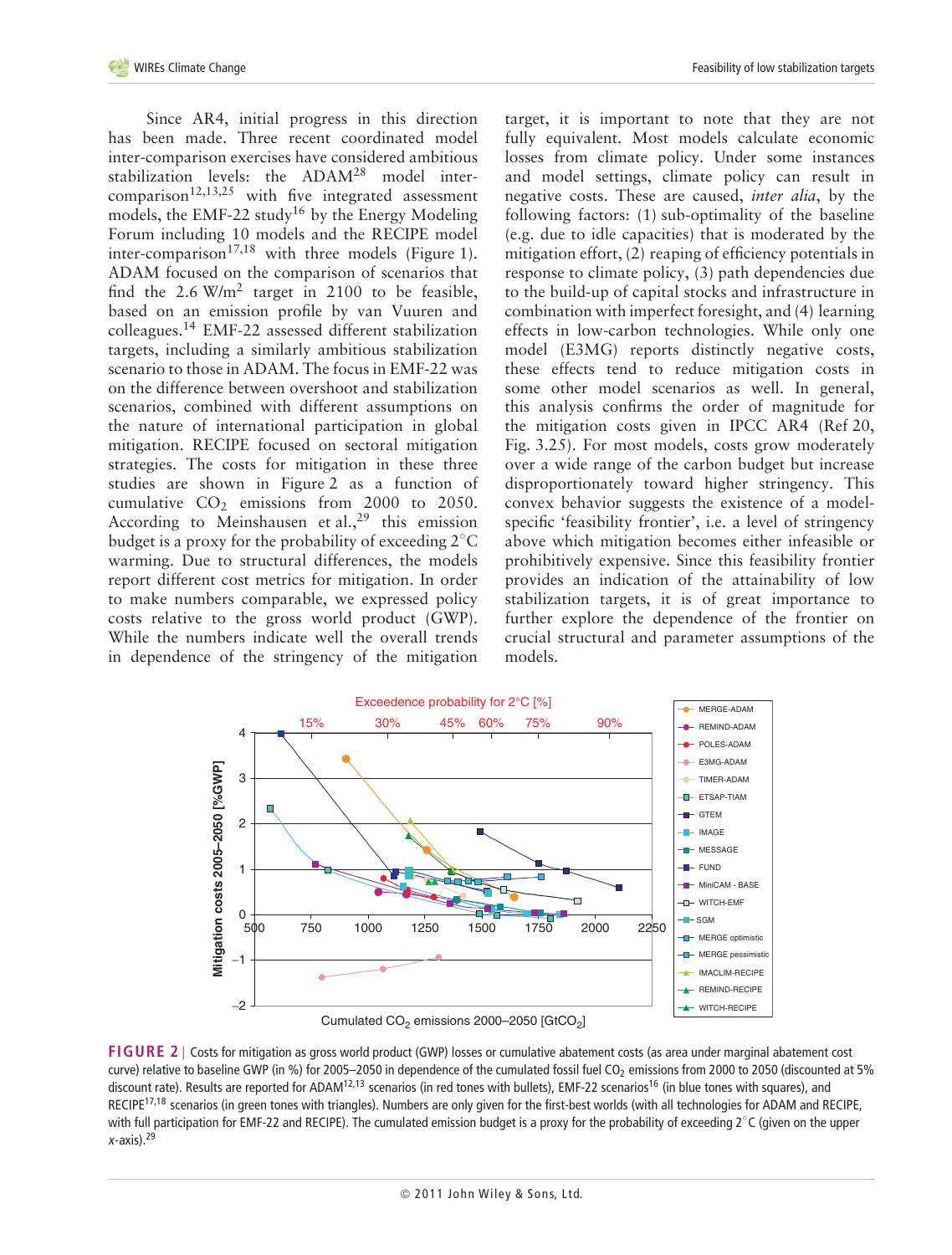The new model analyses provide a broader assessment than was available for the AR4 and show that low stabilization is technically feasible and economically viable in principle. The costs reported in Figure 2 are costs in 'first-best' worlds with full flexibility of technologies and global participation in the mitigation effort. These costs should therefore be considered as a lower benchmark of what can be expected in reality. The conclusion of low costs and economic viability of low stabilization thus relies on assumptions about the availability of specific technologies and international participation (see below). This implies that feasibility is not only a matter of pure model analysis but also a matter of risk analysis concerning the implementation of specific technologies: the extensive use of biomass, for instance, could conflict with food production, or it could turn out that CCS entails a high risk of severe future environmental damage. Feasibility of low stabilization is therefore also a matter of ethical judgments about which kind of risks and which costs are considered acceptable in view of mitigating climate change.

#### **Uncertainty in Baseline Assumptions**

Integrated assessment modelers typically distinguish between baseline and climate policy scenarios. Baseline scenarios describe a business-as-usual world, i.e. development pathways in the absence of climate policy. Each baseline scenario describes a vision of a future world and reflects a specific set of implicit or explicit socio-economic assumptions, e.g. on economic or population development, on the development of fossil fuels prices, and on technological development. The effects and the needs of climate policies can be evaluated by comparing baseline scenarios with climate mitigation scenarios in which climate policies, typically via carbon taxes or emissions trading, are applied. The requirements for political or technical measures can then be deduced from the deviation of the mitigation scenario from the baseline case. In the models, climate policy can only be evaluated in a consistent way if the same assumptions are applied for baseline and policy scenarios. Only a set of a baseline and a policy case constitutes a full mitigation scenario as otherwise the effect of climate policy and the requirements to achieve mitigation cannot be separated from baseline assumptions.

The baseline development has a strong influence on the cost and achievability of mitigation targets. Quite intuitively, higher global emissions in the baseline require more abatement for a given mitigation target, and achieving the stabilization target becomes more demanding. Moreover, baseline assumptions about socio-economic and technological development or future fossil fuel prices are not only crucial for the emissions in the absence of climate policy but also strongly affect the global community's ability to respond to the climate mitigation challenge. For instance, in a world with high population growth, large-scale use of bioenergy—either in the baseline e.g. due to increasing oil prices or in the policy case—will be much more difficult due to the increased pressures on land-use and competition for land with food production.<sup>30</sup> On the other hand, an innovative, economically prosperous and regionally integrated world may find it easier to work toward new technological solutions for emission reductions. There is substantial uncertainty about the greenhouse gas emission levels in the baseline which are driven by factors such as demography, technological, and economic developments as well as the availability of primary energy resources. Rao et al.,<sup>15</sup> for instance, report an ambitious mitigation radiative forcing target of 2.6  $W/m^2$  to be infeasible if higher population growth or another land-use emission profile is assumed.

The IPCC's Special Report on Emissions Scenarios  $(SRES)^{31}$  analyzed a large number of published scenarios available at that time and generated a substantial new set of stylized emission scenarios covering a wide range of alternative future developments. While socio-economic factors such as population growth and economic prosperity play an important role, the development of primary energy use per unit of economic output (energy intensity) and the carbon emissions per unit of primary energy consumption (carbon intensity) is even more crucial. The SRES do not only assume substantial energy intensity decreases (by a median of about 1.1% per year—well in line with what is observed historically) but most of them also assume decreases in carbon intensity, whereas for the past decade, carbon intensity has increased even with an accelerating growth rate.<sup>32</sup> The change of carbon and energy intensity occurring in the business-as-usual scenario is referred to as the autonomous part of technological change, since it is assumed to occur even in absence of climate policy.

The SRES provided a broad range of socioeconomic assumptions and helped to cluster the scenarios according to storylines of future development. On the other hand, the SRES are non-intervention scenarios, i.e. by design they did not take into account any direct climate mitigation policy but provided emission scenarios as a result of different socio-economic drivers and assumptions. To analyze the effect of climate mitigation policy, however, all endogenous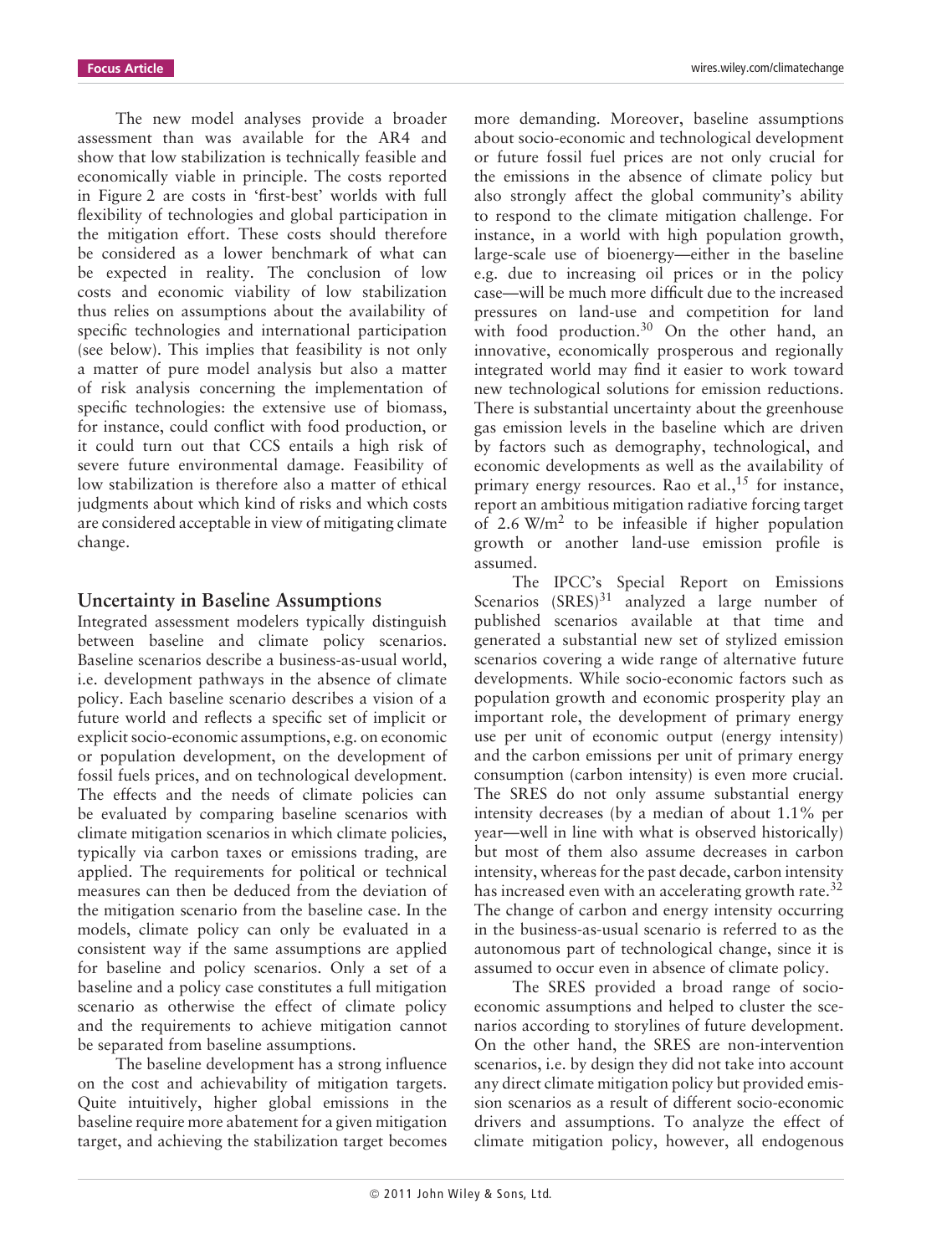components and assumptions, e.g. on autonomous technological change, already need to be implemented in the baseline. Comparing the baseline scenario with a scenario in which a climate policy target is applied and in which the endogenous components are induced by climate policy, allows one to calculate the mitigation costs and to identify the measures that are required to reach the target.<sup>33</sup>

The SRES resulted in a best estimate for global mean temperature rise in the absence of climate policy of 2.4–4.6℃ relative to preindustrial level.<sup>34</sup> Over the last years, however, policy-makers have shown a growing interest in scenarios that are consistent with long-term mitigation targets, e.g. the 2◦ C target or even the 1.5 $\mathrm{^{\circ}C}$  target,<sup>35</sup> and hence new scenarios, including ambitious mitigation scenarios, have been developed. This is one of the reasons why the scientific community together with the IPCC has set up a new scenario process.<sup>21,22</sup> Whereas the SRES only considered developments in the absence of climate policy, one important innovation in this new approach for the AR5 is to explicitly consider climate policy intervention scenarios that are based on the same set of socio-economic assumptions as the according baseline.36,37

In recent years, the need for policy intervention to reduce emissions has been recognized by most governments and many have already undertaken more or less ambitious actions. In view of this development, the established taxonomy of a baseline as a 'no climate policy'-case becomes problematic—a scenario with no climate policy whatsoever is already counterfactual. Modelers are beginning to explore 'policy-as-usual' scenarios in which they include national climate mitigation policies at the current level of ambition but in the absence of an overarching global stabilization target.

# **Second-Best Scenarios**

Not only parameter choices for the socio-economic assumptions in the baseline but also structural model assumptions have a crucial effect on model results. By default, most mitigation scenarios consider climate change as the only market failure and assume that climate policy starts immediately, that emissions are reduced where it is cheapest and that the full portfolio of technological options is available for the lowcarbon transition. In economic terms, such idealized scenarios where only one isolated market failure is considered that can be removed with a single policy are called 'first-best' scenarios. A crucial question that is increasingly being addressed by climate modelers is that of climate policy in a setting in which several other

market failures exist. Examples include constraints on the availability of technologies, limited or fragmented participation in international climate policy efforts, or inadequate technology policies. Such analyses are referred to as 'second-best', since they consider optimal policies under the restrictions imposed by (additional) imperfections. Second-best is not related to a normative judgment, and such scenarios do not necessarily refer to a more realistic setting. But as extreme scenarios are explored, e.g. by assuming the unavailability of certain technologies or a high demand for biomass, insights are provided on the robustness of the model outcome.

Due to the assumed restrictions, second-best settings typically result in higher mitigation costs and make ambitious climate policy targets more difficult to achieve. A second-best analysis therefore adds an important aspect to the debate about feasibility or infeasibility of low stabilization scenarios. Applying second-best scenarios, and thereby gaining a clearer picture of the crucial assumptions and the relative importance of the different assumptions, is a major task for further research and within the AR5.

In AR4, the main question was whether ambitious climate mitigation can also be achieved. It has been concluded that this is possible at relatively low costs. By complementing assessments with second-best scenarios and sensitivity analyses, it has now been realized that low stabilization can only be achieved under certain assumptions. Often, (in)feasibilities can be traced back to (in)flexible model structures which in turn reflect the modeler's implicit assumptions about the underlying mechanics of the global energyeconomic system. Some models, for instance, assume myopic behavior by investors and economic agents while others assume perfect foresight. Also, assumptions about the substitutability between energy carriers within the energy system differ across models and are crucial for the feasibility of large-scale transformations: a more inflexible model will have greater difficulties in achieving ambitious mitigation targets. To further increase our understanding of the economics of climate change mitigation, it will be indispensable to track down disagreement of models concerning the achievability of stringent climate targets to differences in specific model assumptions or to embrace the outcomes produced under varying input assumptions.

While some models take a techno-optimistic perspective and assume a large array of mitigation technologies to be available in their default scenarios, others are much more pessimistic, including a much more restricted technology portfolio. Based on the multi-model dataset of EMF-22,<sup>16</sup> Tavoni and Tol<sup>23</sup> present a statistical method to discern the influence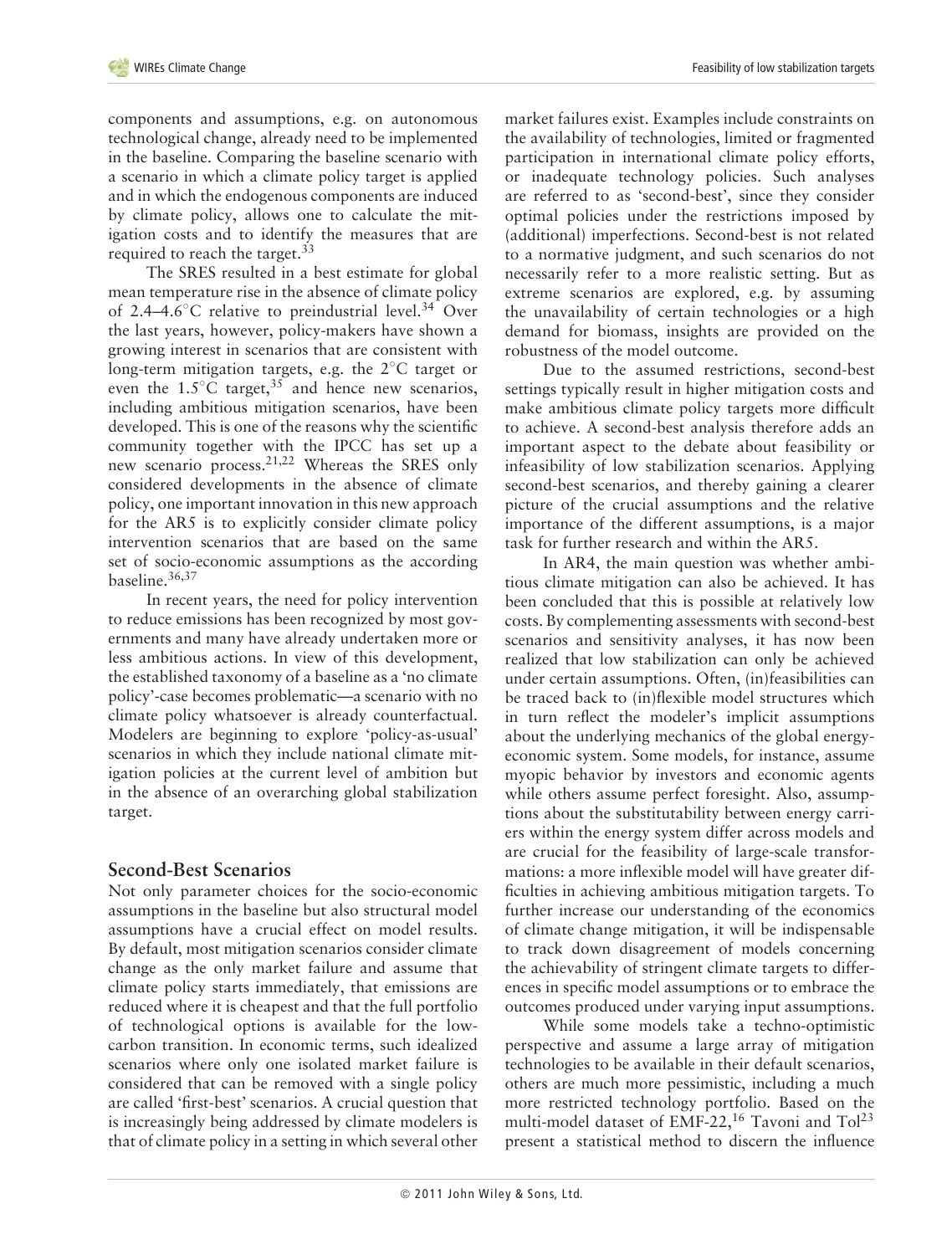of the availability of BECS within the models on the costs and on the achievability of low stabilization. The analysis reveals two kinds of biases. The first bias, explicitly mentioned by the authors, refers to a problem when assessing the achievability of low stabilization targets based on the existing literature: a selection bias will occur if only those models that were able to deliver results are considered but not those reporting infeasibilities. On the other hand, the analysis also reveals a second type of bias introduced by models considering only an incomplete set of technology options: when certain technologies such as BECS are not included, costs tend to be much higher compared to models where BECS is available and ambitious targets tend to be more difficult to achieve.

While such a purely statistical analysis can be a valuable starting point, we suggest using an explicit second-best framework in which technology options are switched on and off, as it is done e.g. in Azar et al.27 to analyze the importance of CCS and in particular of BECS. Doing so should then lead to a better understanding of the underlying economic mechanics or technical model inflexibilities that may explain the differences between the models. A first step toward attributing discrepancies in mitigation costs to different model structure has been achieved within the RECIPE<sup>17,18</sup> study. The authors of this study find that model assumptions on substitutability within the energy system and the availability of options to decarbonize energy use outside the power sector, e.g. for transport, are crucial drivers for the costs. These results underscore the need to address structural uncertainties in model approaches by conducting coordinated model comparisons, where the models agree on a minimal set of assumptions. An important future challenge is to obtain an understanding of model disparities in terms of structural differences.

Recent scenario analyses have shown that technological feasibility and economic viability of mitigation scenarios depend decisively on crucial assumptions with respect to (1) the availability of newly developed technologies<sup>12,14,16,17</sup> and (2) the climate policy framework.<sup>16,17</sup> As policy-makers need to be informed about the robustness and the risks of specific strategies, a more realistic representation of the policy space is needed. Beyond the analysis of structural model uncertainties, this can only be achieved by exploring 'second-best' scenarios where some failures of specific technologies or diverging assumptions about the policy regime are taken into account within the scenarios. These have to be contrasted to the outcome within a first-best world to allow for assessing the risks and benefits of a specific strategy.

Such a systematic approach for the evaluation of second-best worlds within model comparisons were performed within all three model inter-comparison studies introduced above, ADAM,  $12,13$  RECIPE,  $17,18$ and the EMF-22 study.16 The results of ADAM and RECIPE show that in first-best worlds (with full availability of low-carbon technologies) CCS or renewable energy sources are particular important mitigation options. However, since the feasibility of CCS or the massive expansion of renewable energy is not yet secured, the question remains how much the costs will increase if some of these options are not available at all or only to a limited extent. This leads to results for 'second-best' worlds, providing a broader picture of possible outcomes.



**FIGURE 3** | Example I of assessing second-best worlds: Results from the ADAM12,13 model comparison considering different technological failures. Global mitigation costs as aggregated GDP losses (for the models MERGE and REMIND) or abatement costs (POLES) by 2100 relative to the baseline. 'X' indicates a scenario where the target is not achieved with the given setting. 'All options' is the reference case where all technologies are available. In the case of high and low biomass potential, a potential of 400 EJ resp. 100 EJ instead of the default potential of 200 EJ is assumed. 'No additional nuclear' and 'no additional renew' refer to a constrained scenario where nuclear (resp. renewable energy sources) are limited to the use in the baseline. In the 'nuclear phase-out' scenario, no new investments in nuclear power are allowed. (Reprinted with permission from Ref 12. Copyright 2010 International Association for Energy Economics)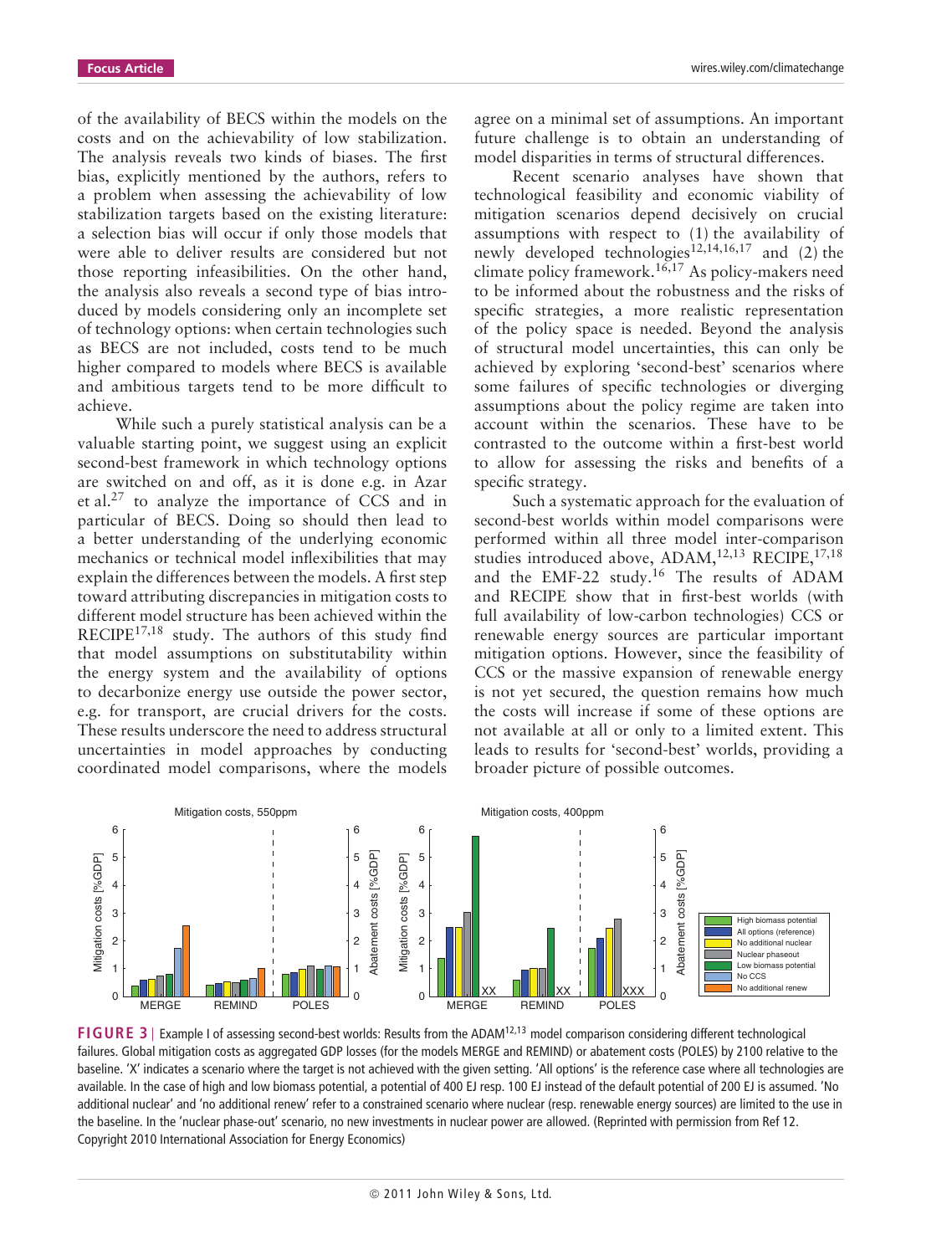

**FIGURE 4** | Example II of assessing second-best worlds: Results from EMF-22 assessing different forms of international participation. Given are global fossil emissions in 2050 relative to 2000. O.S., overshoot; N.T.E., not to exceed; Full, full participation; Delay, delayed participation, where many regions do not join the global mitigation effort before 2030. (Reprinted with permission from Ref 16. Copyright 2009 Elsevier)

Within ADAM, uncertainty analysis made apparent that there is high flexibility in the deployment of different technologies for a medium mitigation target of 550 ppm-eq: one technology can easily be replaced with another, albeit with an increase of costs in some cases (Figure  $3(a)$ ). For the more ambitious target of 400 ppm-eq, by contrast, this flexibility is lost (Figure 3(b)): this target can only be achieved if a broad portfolio of technologies is available. Also, delays or imperfections in the setup of an international carbon market have a considerable impact. Under a stylized scenario of a delayed setup of a global carbon market, only 2 out of 10 models that participated in the EMF-22 study<sup>16</sup> found the 450 ppm-eq target to become feasible (Figure 4). The RECIPE study found that a delay of any climate policy action beyond 2020 renders the  $450$  ppm  $CO<sub>2</sub>$  target infeasible. Under the assumption that a global climate policy regime is established by 2020, overall mitigation costs decrease substantially with an increasing number of regions that start immediately with climate policy (Figure 5). Overall, the evaluation of second-best worlds exhibits that imperfections can have pronounced effects on the costs of mitigation. Costs of mitigation will increase in the case of technological failures or a low degree of international participation.

# **CONCLUSION**

We examined recent developments in mitigation scenarios and progress in their analyses achieved since



**FIGURE 5** | Example III of assessing second-best worlds: Results from RECIPE $17,18$  exploring various scenarios with delayed participation in a global carbon market and a benchmark case with global participation from 2010 ('all2010'). Percentage changes of consumption are given relative to baseline for the three models IMACLIM, REMIND, and WITCH. In 'delay2020', all regions postpone mitigation action until 2020. 'EU only' refers to a scenario the EU unilaterally pursues climate policy from 2010. In 'IC only' all industrialized countries take early action, while the coalition of early movers in 'IC+CHN+IND' encompasses also China and India. All scenarios assume that the rest of the world joins the climate coalition in 2020. (Reprinted with permission from Ref 17. Copyright 2009 Potsdam Institute for Climate Impact Research)

the finalization of the IPCC's AR4. We specifically focused on ambitious mitigation scenarios, the evaluation of baseline uncertainty and the assessment of second-best scenarios.

Ultimately, the decisive question for climate mitigation research is about the achievability of low stabilization targets. It will be important to explore the 'feasibility frontier', i.e. the most ambitious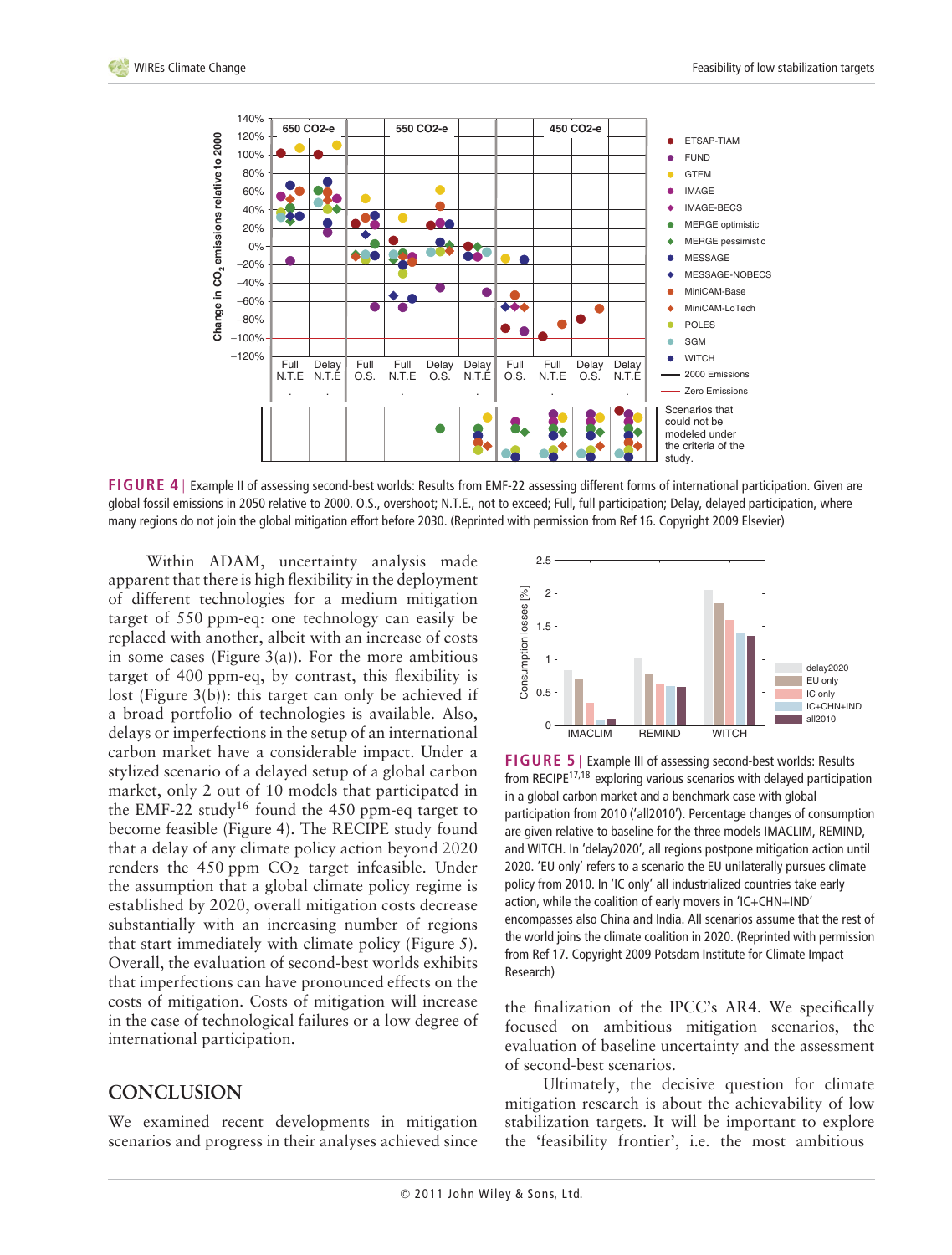

**FIGURE 6** | Exploring the feasibility constraints of a model within the three-dimensional assessment space (see text for a detailed description of the axes). Feasible model solutions are indicated in green, infeasibilities in red. This figure has only an illustrative purpose and is not related to specific model results.

mitigation target that is still achievable and to assess to what extent it depends on scenario and model assumptions. A more systematic evaluation is needed to bring these different facets together and to assess the full solution space of the mitigation problem. Evaluating each model within a threedimensional (3D) 'assessment space' could advance mitigation research and foster a more sophisticated policy assessment. These three dimensions include (Figure 6): (1) the description of different socioeconomic baseline assumptions, for instance with respect to economic, demographic, and technological development or governance structures, (2) restrictions in implementing climate policies (second-best), e.g. extreme scenarios in terms of the unavailability of technologies or fragmented climate policy regimes, and (3) the stringency of the mitigation effort. The first two axes are discrete, and it is important to note that the policy framework for implementing climate policy is not entirely independent of the socio-economic baseline assumptions. For instance, a fragmented climate policy regime seems more likely in a divergent world than in a globalized world with a high level of international integration.

Each model incorporates specific assumptions and will report specific results with respect to (in)feasibilities of certain settings within the 3D assessment space. An assessment of feasibility patterns across models helps to identify the feasibility frontier for specific climate targets in combination with specific assumptions concerning the baseline and the policy dimension. In parallel, coordinated model intercomparisons have to be performed to consistently evaluate how discrepancies in model results relate to structural differences in model designs and the underlying implicit assumptions.

It is the task of the scientific community to come up with an assessment of the full solution space for mitigating climate change in order to inform policymakers about their opportunities and alternative options. Since the IPCC AR4, new developments and major progress have been made concerning the evaluation of stringent climate mitigation targets and the assessment of these scenarios in a more realistic framework. In a first-best world, where all technologies are available and where full participation of all countries in global mitigation efforts is assumed, even stringent mitigation targets are attainable at moderate costs. In a second-best world or under different assumptions for a business-as-usual case, this may change dramatically. Feasibility thresholds are reported for technology assumptions, policy assumptions, and assumptions on socio-economic development. The Fifth Assessment Report of the IPCC should head toward a better understanding of the most crucial assumptions for the feasibility of mitigation scenarios. The only way to give such a consolidated appraisal is to explore the full assessment space. One of the foremost challenges for climate-economic research is therefore to explore the feasibility frontier of climate change mitigation along the three dimensions outlined above.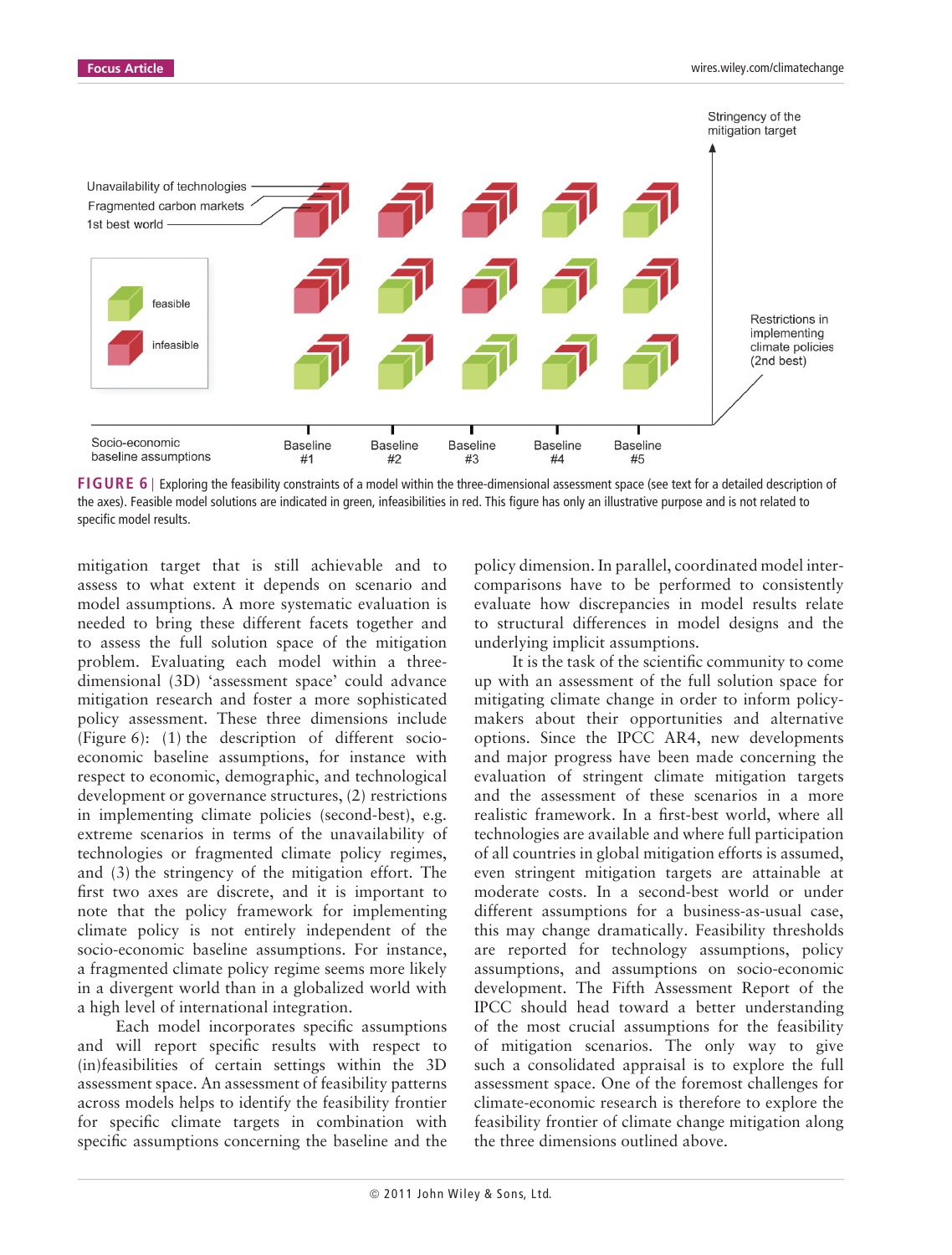# **ACKNOWLEDGMENTS**

We would like to thank Timm Zwickel for his help in drafting and discussing Figure 6 as well as Martin Kowarsch, Veronika Huber, and Bob Brecha for helpful comments. We also wish to thank anonymous reviewers whose comments helped to improve this manuscript.

# **REFERENCES**

- 1. European Community *Climate Change—council conclusions*, 8518/96 (Presse 188-G) 25/26. VI. 96, 1996.
- 2. Major Economics Forum: Declaration of the Leaders of the Major Economies Forum on Energy and Climate. Available at: http://www.g8italia2009. it/ static/G8\_Allegato/MEF\_Declarationl.pdf. (Accessed December 20, 2010).
- 3. UNFCCC 2009. Decision 2/CP.15, Copenhagen Accord, December 7–19, 2009. Available at: http:// unfccc.int/resource/docs/2009/cop15/eng/l07.pdf. (Accessed December 20, 2010).
- 4. UNFCCC 2010. Outcome of the work of the Ad Hoc Working Group on long-term Cooperative Action under the Convention. Draft decision-/CP.16, Cancun, November 29–December 10, 2010. Available at: http://unfccc.int/files/meetings/cop\_16/application/pdf/ cop16\_lca.pdf. (Accessed December 20, 2010).
- 5. Lenton TM, Held H, Kriegler E, Hall JW, Lucht W, Rahmstorf S, Schellnhuber H-J. et al. Tipping elements in the Earth's climate system. *Proc Natl Acad Sci U S A* 2008, 105:1786–1793.
- 6. Rockström J, Steffen W, Noone K, Persson Å, Chapin FS III. A safe operating space for humanity. *Nature* 2010, 461:472–475. doi:10.1038/461472.
- 7. Stern N. *The Stern Review on the Economics of Climate Change.* Cambridge: Cambridge University Press; 2007.
- 8. Parry ML, Canziani OF, Palutikof JP, van der Linden PJ, Hanson CE, eds. IPCC, 2007: Summary for Policy-Makers. In: *Climate Change 2007: Impacts, Adaptation and Vulnerability. Contribution of Working Group II to the Fourth Assessment Report of the Intergovernmental Panel on Climate Change.* Cambridge: Cambridge University Press; 2007, 22.
- 9. Hansen J, Sato M, Ruedy R, Kharecha P, Lacis A, Miller R, Nazarenko L, Lo K, Schmidt GA, Russell G, et al. Dangerous human-made interference with climate: a GISS model study. *Atmos Chem Phys* 2007, 7:2287–2312.
- 10. Smith JB, Schneider SH, Oppenheimer M, Yohe GW, Hare W, Mastrandrea MD, Patwardhan A, Burton I, Corfee-Morlot J, Magadza CHD, et al. Assessing dangerous climate change through an update of the Intergovernmental Panel on Climate Change (IPCC) ''reasons for concern''. *Proc Natl Acad Sci U S A* 2009, 106:4133–4137.
- 11. Metz B, Davidson OR, Bosch PR, Dave R, Meyer LA, eds. *IPCC AR4. Climate Change 2007: Mitigation. Contribution of Working Group III to the Fourth Assessment Report of the Intergovernmental Panel on Climate Change.* Cambridge/New York: Cambridge University Press; 2007.
- 12. Edenhofer O, Knopf B, Barker T, Baumstark L, Bellevrat E, Chateau B, Criqui P, Isaac M, Kitous A, Kypreos S, et al. The economics of low stabilization: exploring its implications for mitigation costs and strategies. *Energy J* 2010, 31:11–48.
- 13. Knopf B, Edenhofer O, Barker T, Bauer N, Baumstark L, Chateau B, Criqui P, Held A, Isaac M, Jakob M, et al. The economics of low stabilisation: implications for technological change and policy. In: Hulme M, Neufeldt H, eds. *Making Climate Change Work for Us—ADAM Synthesis Book.* Cambridge: Cambridge University Press; 2009.
- 14. van Vuuren DP, den Elzen MGJ, Lucas PL, Eickhout B, Strengers B, van Ruijven B, Wonink S, van Houdt R. Stabilizing greenhouse gas concentrations at low levels: an assessment of reduction strategies and costs. *Clim Change* 2007, 81:119–159.
- 15. Rao S, Riahi K, Stehfest E, van Vuuren DP, Cheolhung C, den Elzen M, Isaac M, van Vliet J *IMAGE and MESSAGE Scenarios Limiting GHG Concentration to Low Levels*. Laxenburg: IIASA; 2008. Available at: http://www.iiasa. ac.at/Admin/PUB/Documents/IR-08-020.pdf. (Accessed December 20, 2010).
- 16. Clarke L, Edmonds J, Krey V, Richels R, Rose S, Tavoni M. International climate policy architectures: overview of the EMF 22 international scenarios. *Energy Econ* 2009, 31:S64–S81.
- 17. Edenhofer O, Carraro C, Hourcade JC, Neuhoff K, Luderer G, Flachsland C, Jakob M, Popp A, Steckel J, Strohschein J, et al. *RECIPE—The Economics of Decarbonization*. Synthesis Report; 2009. Available at: www.pik-potsdam.de/recipe. (Accessed December 20, 2010).
- 18. Luderer G, Bosetti V, Jakob M, Leimbach M, Edenhofer O. The economics of decarbonizing the energy system: results and insights from the RECIPE model intercomparison. *Clim Change.* In press. doi 10.1007/s10584- 011-0105-x.